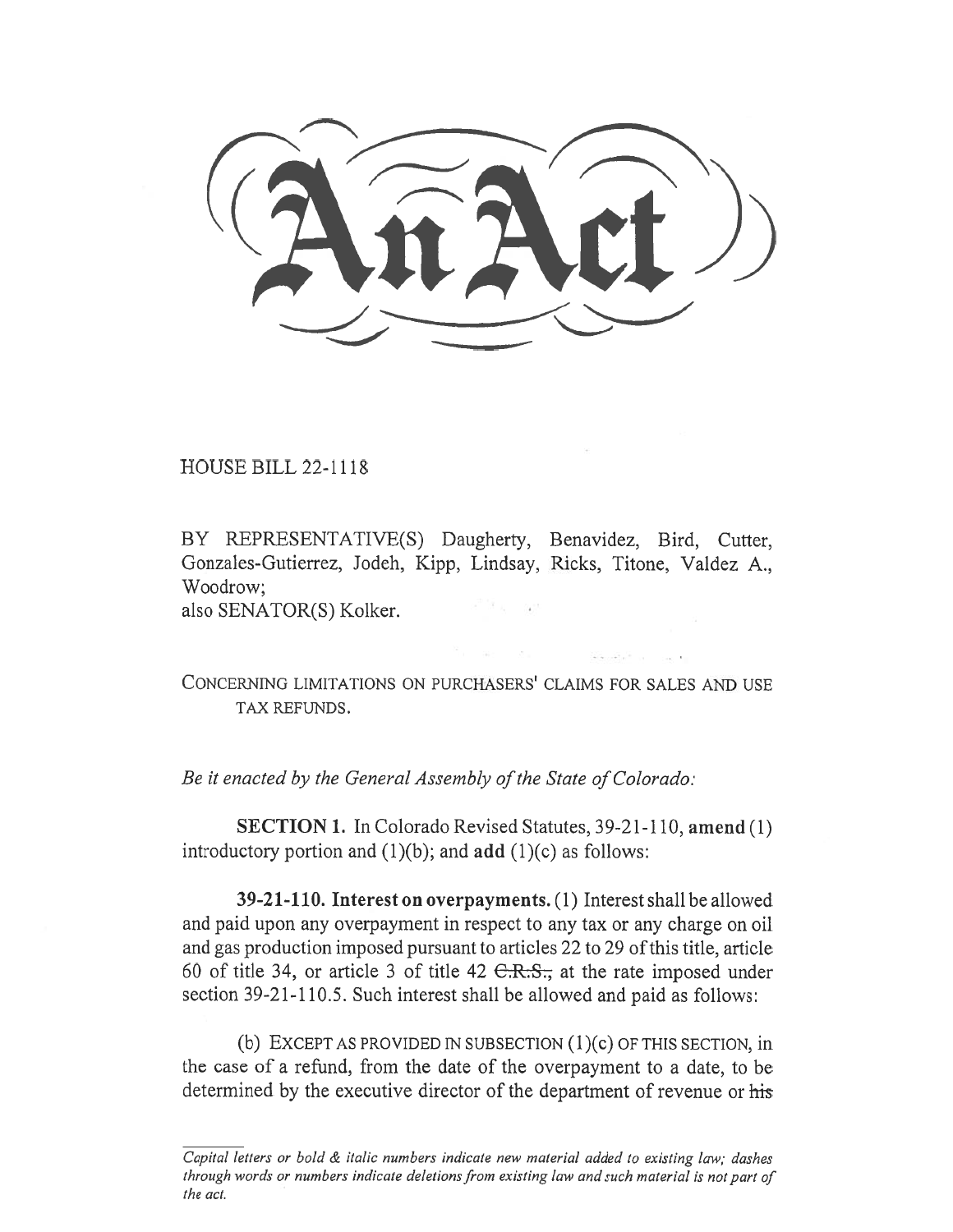THEIR delegate, preceding the date of the refund by not more than thirty days, whether or not such refund is accepted by the taxpayer after tender of such refund to the taxpayer. The acceptance of such refund shall be without prejudice to any right of the taxpayer to claim any additional overpayment and interest thereon; OR

(c) (I) IN THE CASE OF A REFUND CLAIM MADE BY A PURCHASER FOR SALES OR USE TAX PAID TO A VENDOR UNDER SECTION 39-26-703 (2) ON OR AFTER JULY 1, 2022, BUT BEFORE JULY 1, 2026, FROM THE DATE THAT THE CLAIM FOR REFUND WAS FILED TO A DATE, TO BE DETERMINED BY THE EXECUTIVE DIRECTOR OF THE DEPARTMENT OF REVENUE OR THEIR DELEGATE, PRECEDING THE DATE OF THE REFUND BY NOT MORE THAN THIRTY DAYS, WHETHER OR NOT SUCH REFUND IS ACCEPTED BY THE TAXPAYER AFTER TENDER OF SUCH REFUND TO THE TAXPAYER, BUT ONLY IF THE DATE OF THE REFUND IS MORE THAN ONE HUNDRED AND EIGHTY DAYS FROM THE DATE THE CLAIM FOR REFUND WAS FILED. THE ACCEPTANCE OF SUCH REFUND SHALL BE WITHOUT PREJUDICE TO ANY RIGHT OF THE PURCHASER TO CLAIM ANY ADDITIONAL OVERPAYMENT AND INTEREST THEREON.

(II) THIS SUBSECTION (1)(c) IS REPEALED, EFFECTIVE JULY 1, 2030.

SECTION 2. In Colorado Revised Statutes, 39-26-703, amend  $(2)(d)$ ; and **add**  $(5)$  as follows:

39-26-703. Disputes and refunds. (2) (d) An application for refund under subsection (2)(c) or (2)(c.5) of this section shall MUST be made within the applicable deadline and shall MUST be made on forms prescribed and furnished by the executive director of the department of revenue, which form shall MUST contain, in addition to the foregoing information, such OTHER pertinent data, INFORMATION, OR DOCUMENTATION as the executive director prescribes BY RULES PROMULGATED IN ACCORDANCE WITH ARTICLE 4 OF TITLE 24. Except as set forth in section 29-2-106.1 (5)(b), the deadline for a sales tax refund or a refund of any use tax collected by a vendor is three years after the twentieth day of the month following the date of purchase and the deadline for any other use tax refund is three years after the twentieth day of the month following the initial date of the storage, use, or consumption in the state by the person applying for the refund.

(5) (a) (I) IF A PURCHASER FILES A CLAIM FOR REFUND OF TAX PAID

PAGE 2-HOUSE BILL 22-1118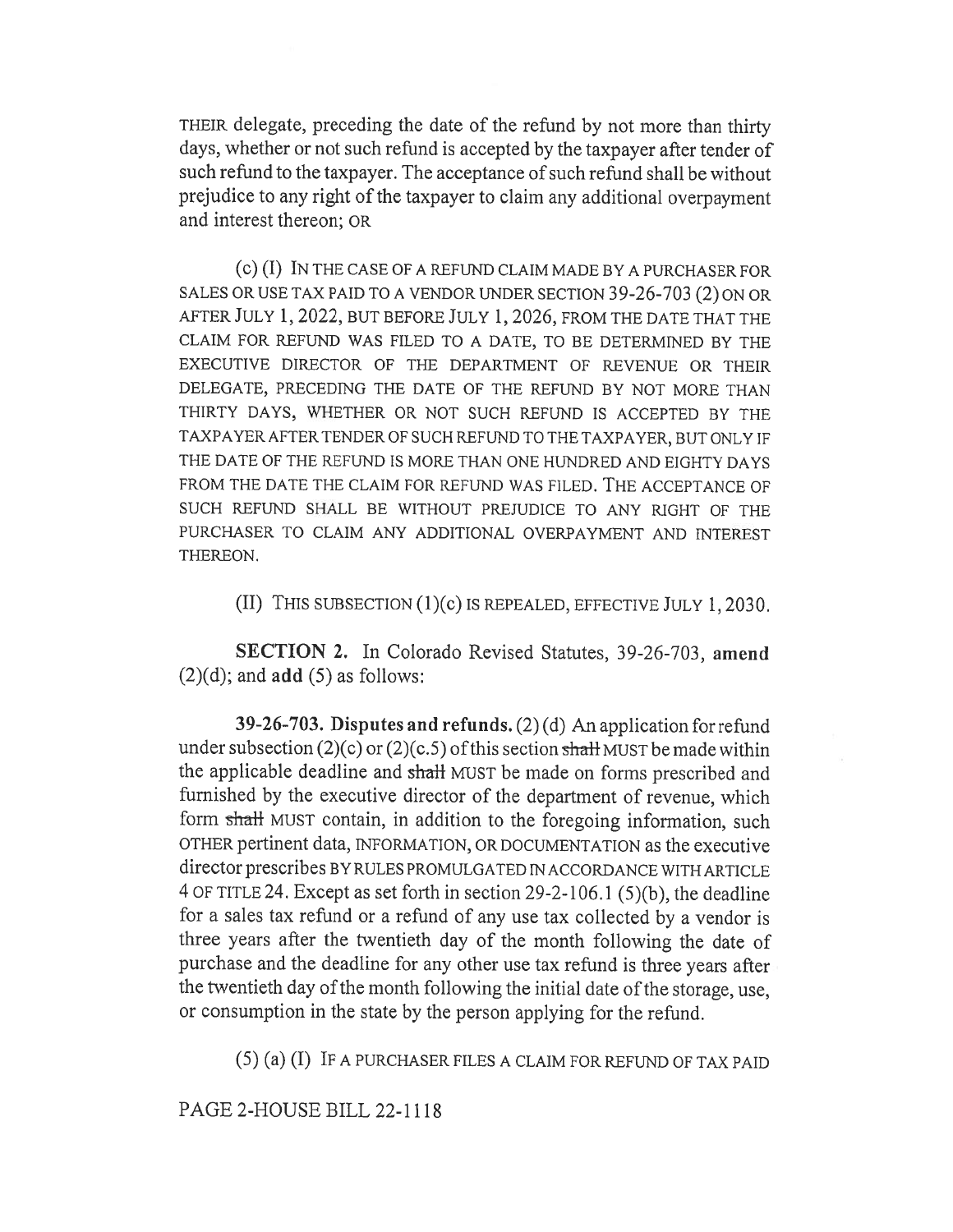DESCRIBED IN SUBSECTION (5)(b) OF THIS SECTION AND PURSUANT TO THIS ARTICLE 26 TO A VENDOR ON OR AFTER JULY 1, 2022, BUT BEFORE JULY 1, 2026, THE EXECUTIVE DIRECTOR OF THE DEPARTMENT OF REVENUE SHALL ASSESS AND COLLECT, IN ADDITION TO OTHER PENALTIES PROVIDED BY LAW, A CIVIL PENALTY AS FOLLOWS:

(A) FIVE PERCENT OF THE TOTAL REFUND CLAIMED IF THE CLAIM IS FOUND TO BE MATERIALLY INCOMPLETE; AND

(B) TEN PERCENT OF THE AMOUNT OF THE REFUND CLAIM THAT IS FOUND TO BE DUPLICATIVE OR LACKING A REASONABLE BASIS IN LAW OR IN FACT.

(II) THE CIVIL PENALTY IMPOSED BY THIS SUBSECTION (5) APPLIES ONLY TO CLAIMS TOTALING FIVE THOUSAND DOLLARS OR MORE.

(III) THE EXECUTIVE DIRECTOR OF THE DEPARTMENT OF REVENUE SHALL ASSESS AND COLLECT, IN THE SAME MANNER AS A SALES OR USE TAX DEFICIENCY, THE CIVIL PENALTY IMPOSED BY THIS SUBSECTION (5) FROM THE PURCHASER UNLESS THE CLAIM FOR REFUND IS PREPARED, IN WHOLE OR IN PART, BY A PERSON OTHER THAN THE PURCHASER, IN WHICH CASE THE PENALTY IS IMPOSED ON THAT PERSON. THE EXECUTIVE DIRECTOR SHALL GIVE THE PERSON AGAINST WHOM THE PENALTY IS ASSESSED WRITTEN NOTICE OF THE PENALTY IN ACCORDANCE WITH SECTION 39-21-105.5. WITHIN THIRTY DAYS AFTER SUCH NOTICE IS MAILED, THE PERSON AGAINST WHOM THE PENALTY WAS ASSESSED MAY PETITION THE EXECUTIVE DIRECTOR FOR A HEARING ON THE NOTICE IN THE MANNER PROVIDED IN SECTION 39-21-103 AND MAY APPEAL TO THE DISTRICT COURT IN THE MANNER PROVIDED IN SECTION 39-21-105.

(b) A CLAIM FOR REFUND IS SUBJECT TO THE PENALTY UNDER THIS SUBSECTION (5) IF:

(I) IT IS INCOMPLETE;

(II) IT INCLUDES A PURCHASE FOR WHICH AN EARLIER CLAIM FOR REFUND HAS ALREADY BEEN FILED; OR

(III) IT, OR ANY PART OF IT, LACKS A REASONABLE BASIS IN LAW OR IN FACT.

PAGE 3-HOUSE BILL 22-1118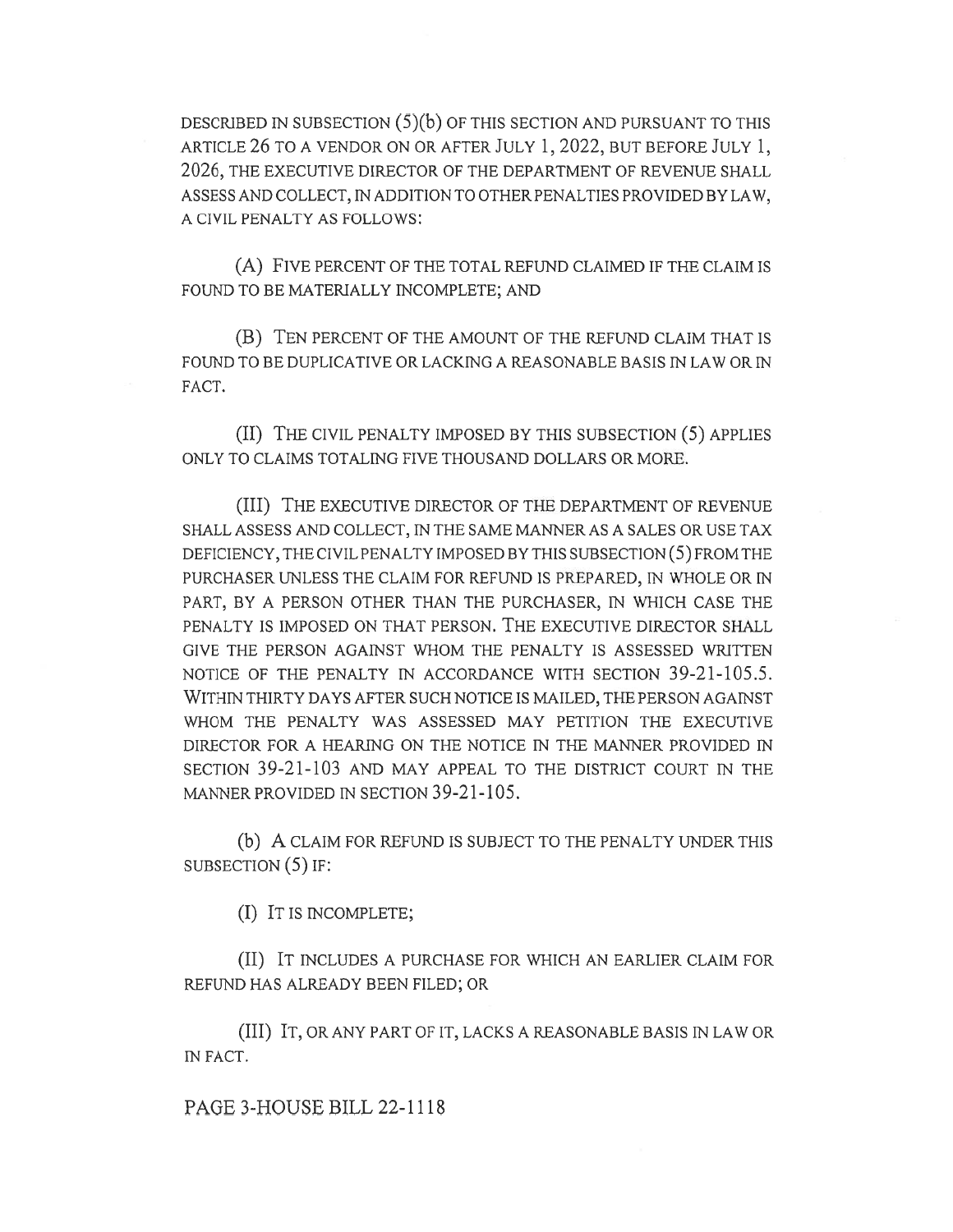(c) (I) A CLAIM FOR REFUND IS INCOMPLETE IF IT DOES NOT INCLUDE THE FORM AND SUBSTANTIALLY ALL OF THE PERTINENT DATA, INFORMATION, AND DOCUMENTATION REQUIRED BY SUBSECTION (2)(d) OF THIS SECTION AND THE RULES PROMULGATED THEREUNDER.

(II) PRIOR TO ASSESSING A PENALTY FOR A CLAIM FOR REFUND DUE TO INCOMPLETENESS UNDER SUBSECTION  $(5)(b)(I)$  OF THIS SECTION, THE EXECUTIVE DIRECTOR SHALL NOTIFY THE PURCHASER OR THE PREPARER OF THE CLAIM, IF ANY, THAT THE CLAIM APPEARS TO BE INCOMPLETE. THE NOTIFICATION MUST SPECIFY THE PERTINENT DATA, INFORMATION, AND DOCUMENTATION THAT APPEARS TO BE MISSING AND MUST STATE THAT FAILURE TO EITHER CORRECT THE OMISSION OR WITHDRAW THE CLAIM FOR REFUND WITHIN SIXTY DAYS OF THE DATE OF THE NOTICE, PLUS SUCH ADDITIONAL TIME ALLOWED BY THE EXECUTIVE DIRECTOR FOR REASONABLE CAUSE SHOWN, WILL RESULT IN THE ASSESSMENT AND COLLECTION OF THE CIVIL PENALTY ALLOWED UNDER THIS SUBSECTION (5). CORRECTING THE OMISSION REQUIRES THE PURCHASER OR PREPARER TO PROVIDE THE MISSING DATA, INFORMATION, AND DOCUMENTATION AND TO DEMONSTRATE WHY THE CLAIM IS NOT INCOMPLETE.

(d) IF AN APPLICATION FOR REFUND IS IDENTIFIED AT THE TIME OF FILING AS A PROTECTIVE CLAIM FILED IN ORDER TO PRESERVE THE RIGHT TO A REFUND PRIOR TO THE EXPIRATION OF THE STATUTE OF LIMITATIONS, THE EXECUTIVE DIRECTOR SHALL DETERMINE IF THE CLAIM FOR REFUND IS SUBJECT TO THE PENALTY UNDER THIS SUBSECTION (5) AFTER THE CLAIM FOR REFUND IS PERFECTED.

(e) THE EXECUTIVE DIRECTOR OF THE DEPARTMENT OF REVENUE MAY WAIVE THE CIVIL PENALTY IMPOSED BY THIS SUBSECTION (5) IF THE PERSON AGAINST WHOM THE PENALTY IS ASSESSED:

(I) ESTABLISHES THAT A DUPLICATE CLAIM WAS NOT INTENTIONAL AND WAS EITHER MINIMAL OR IMMATERIAL; OR

(II) DEMONSTRATES OTHER GOOD CAUSE FOR WAIVER OF THE CIVIL PENALTY.

(f) THIS SUBSECTION (5) IS REPEALED, EFFECTIVE JULY 1, 2030.

SECTION 3. Safety clause. The general assembly hereby finds,

PAGE 4-HOUSE BILL 22-1118